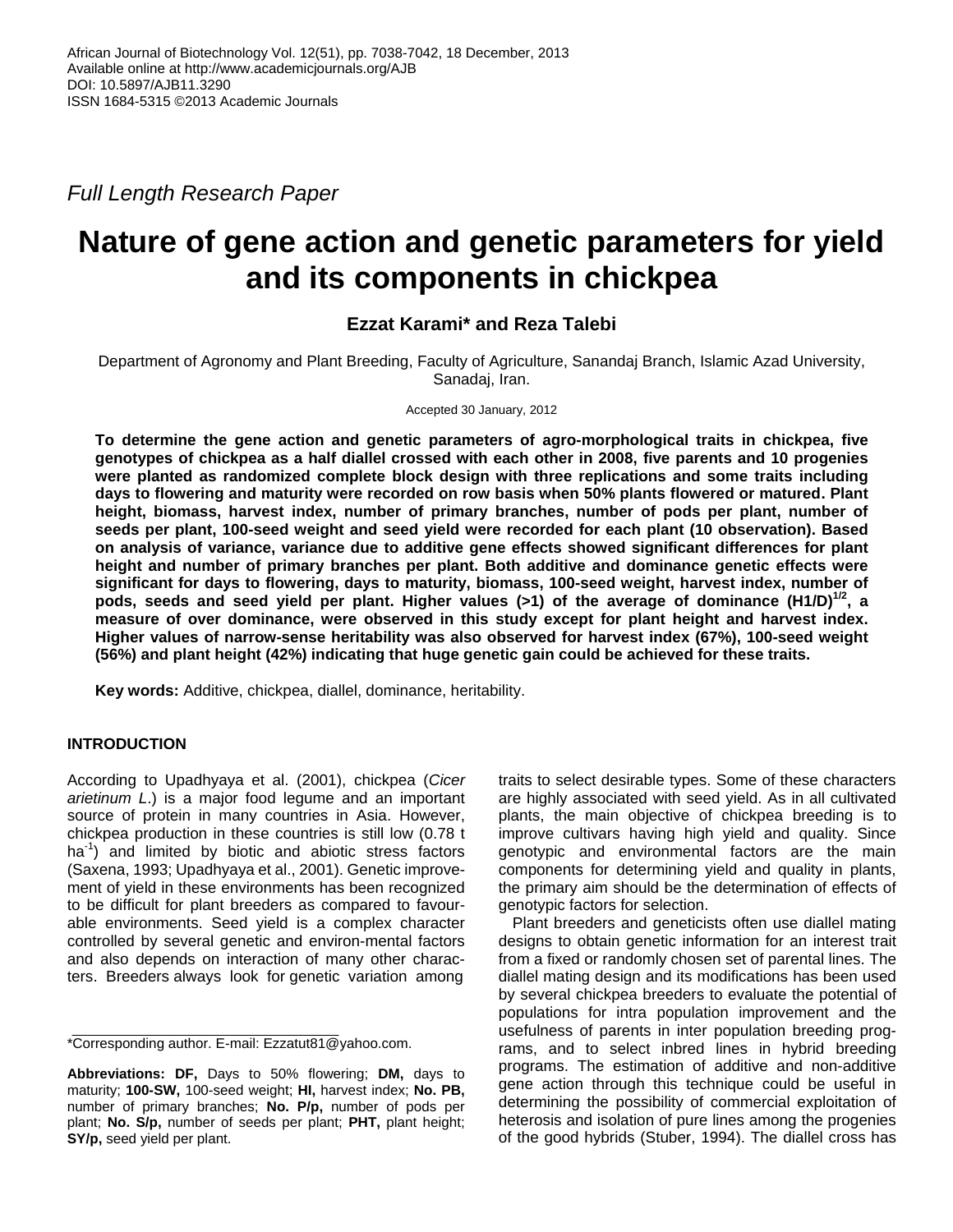Table 1. Analysis of variance of a 5 x 5 half-diallel cross set for quantitative characters in chickpea (according to Walters and Morton, 1978).

| <b>Source</b>  | Df | DF                 | <b>DM</b>          | PHT (cm)           | No. PB             | No. P/p              | No. S/p      | <b>Biomas</b> | 100-SW $(q)$      | SY/p(q)   | HI        |
|----------------|----|--------------------|--------------------|--------------------|--------------------|----------------------|--------------|---------------|-------------------|-----------|-----------|
| rep            |    | 4.01 <sup>ns</sup> | 0.67 <sup>ns</sup> | $82.7***$          | $0.19*$            | $812.5*$             | $980.9*$     | 331.6*        | 4.7 ns            | $94.3**$  | 30.5ns    |
| a              | 4  | $124.9**$          | $128.9**$          | 152.23**           | $0.44**$           | 2490.3**             | 2876.5**     | 565.9**       | $19.8**$          | $206.2**$ | 408.7**   |
| b              | 10 | $120.6**$          | $120.8**$          | $25.14^{ns}$       | 0.09 <sup>ns</sup> | 593.9**              | 846.11**     | 183.13*       | $17.6***$         | $74.7***$ | 168.6**   |
| b1             |    | 39.34**            | 8.4 ns             | 8.5 <sup>ns</sup>  | $0.23*$            | 100.02 <sup>ns</sup> | $658.9^{ns}$ | 82.4ns        | $58.4**$          | 98.4**    | $531.9**$ |
| b2             | 4  | $139.8**$          | 156.7**            | $37.4*$            | $0.17*$            | 1351.1**             | 1365.01**    | 364.6**       | 5.4 <sup>ns</sup> | 68.3*     | $36.04**$ |
| b <sub>3</sub> | 5  | $121.5***$         | $114.5**$          | 18.7 <sub>ns</sub> | $-0.01ns$          | 86.9 <sup>ns</sup>   | $468.5^{ns}$ | $58.10^{ns}$  | $19.2**$          | 74.9**    | $201.9*$  |
| Error          | 24 | 4.54               | 3.02               | 11.7               | 0.04               | 168.5                | 188.9        | 64.3          | 2.03              | 14.7      | 12.4      |

\*, \*\*Significant at the 0.05 and 0.01 probability levels, respectively. a, Additive effect; b, dominance effect; b1, mean dominance deviation; b2, dominance deviation due to each parent; b3, dominance deviation due to each crossing combination. DF, Days to 50% flowering; DM, days to maturity; PHT, plant height; No. PB, number of primary branches; No. P/p, number of pods per plant; 100-SW, 100-seed weight; No. S/p, number of seeds per plant; SY/p, seed yield per plant; HI, harvest index.

been defined as the group of all possible crosses among several genotypes (Griffing, 1956). Diallel analysis has been used in chickpea to provide important information on general and specific combining ability, determining genetic variances, estimating heritability and maternal effects (Singh et al., 1999; Hovav et al., 2003; Şakar and Biçer, 2004; Anbessa et al., 2006).

Grain yield is a quantitative trait which is controlled by several genes. Knowledge of genetic components of multi genetic traits and environmental effects is important for choosing suitable breeding methods, size of populations and intensity of selection (Bicer and Sakar, 2008). With this view, the present study was undertaken to understand the genetics of agro-morphological traits in chickpea using  $5 \times 5$  half-diallel cross in order to select suitable parent and crosses to evolve them in chickpea breeding programs.

#### **MATERIALS AND METHODS**

The experiment was conducted at the experimental farm of the Sara-Rood Dry Land Research Station in Kermanshah (west of Iran) during the spring of 2008. Five genotypes (Arman, Hashem, ILC588, ICCV<sub>2</sub> and ILC3979) of Kabuli chickpea were chosen. The choice of the genotypes was based on their differences for many agronomic characters. The experimental materials comprised of  $F_1$ (obtained generation from two genotypes hybridization) populations from a  $5 \times 5$  half-diallel cross and five parents.

#### **Agronomic practices**

The experimental materials were sown by hand during early spring of 2008 in a randomized complete block design with three replications. Each replication comprised of 5 parents and 10  $F_1$ s. The number of seeds per row was 20. Weeds were removed by hand.

#### **Studied traits**

To eliminate marginal effects, observations were recorded only on 10 plants located in middle of the rows. Mature plants were individually harvested. Days to flowering and maturity were recorded on row basis when 50% plants flowered or matured. Plant

height, biomass, harvest index, number of primary branches, number of pods per plant, number of seeds per plant, 100-seed weight and seed yield were recorded for each plant.

#### **Statistical analysis**

Analysis of variance (ANOVA) in the half-diallel set was performed based on the method described by Walters and Morton (1978) using the microcomputer program "DIALL win 98" developed by Ukai (1989) and estimated genetic parameters analysis using  $D_2$ program.

#### **RESULTS AND DISCUSSION**

#### **Gene effects**

Analysis of variance (ANOVA) of half-diallel according to Walters and Morton (1978) is given in Table 1. The significant a and b effects shows genetic variations due to additive and dominance gene effects, respectively. The  $b_1$  effect is the average indication of heterosis that was significant for days to flowering, 100-seed weight, harvest index, number of primary branches and seed yield per plant; the  $b_2$  parameter is specific heterosis relative to each parent and indicates different dominance and recessive gene frequencies in parents for all traits except 100-seed weight. The  $b_3$  parameter that is mainly an indication of dominant part and is similar to specific combining ability (SCA) in Griffing method, was significant for days to flowering, maturity, 100-seed weight, harvest index and seed yield per plant (Table 1).

ANOVA analysis showed that only additive gene effects were found to be significant for plant height and number of primary branches. In addition, additive gene effects were also significant for days to flowering, maturity, biomass, 100-seed weight, harvest index, number of seeds, pods and seed yield per plant. The magnitude of the additive gene effects was much higher than dominant effects. These findings show the possibility of early generation selection for some characters in this study (Table 1). According to Malhotra and Singh (1989), Singh et al. (19992, 1993), Sakar and Bicer (2004) and Bicer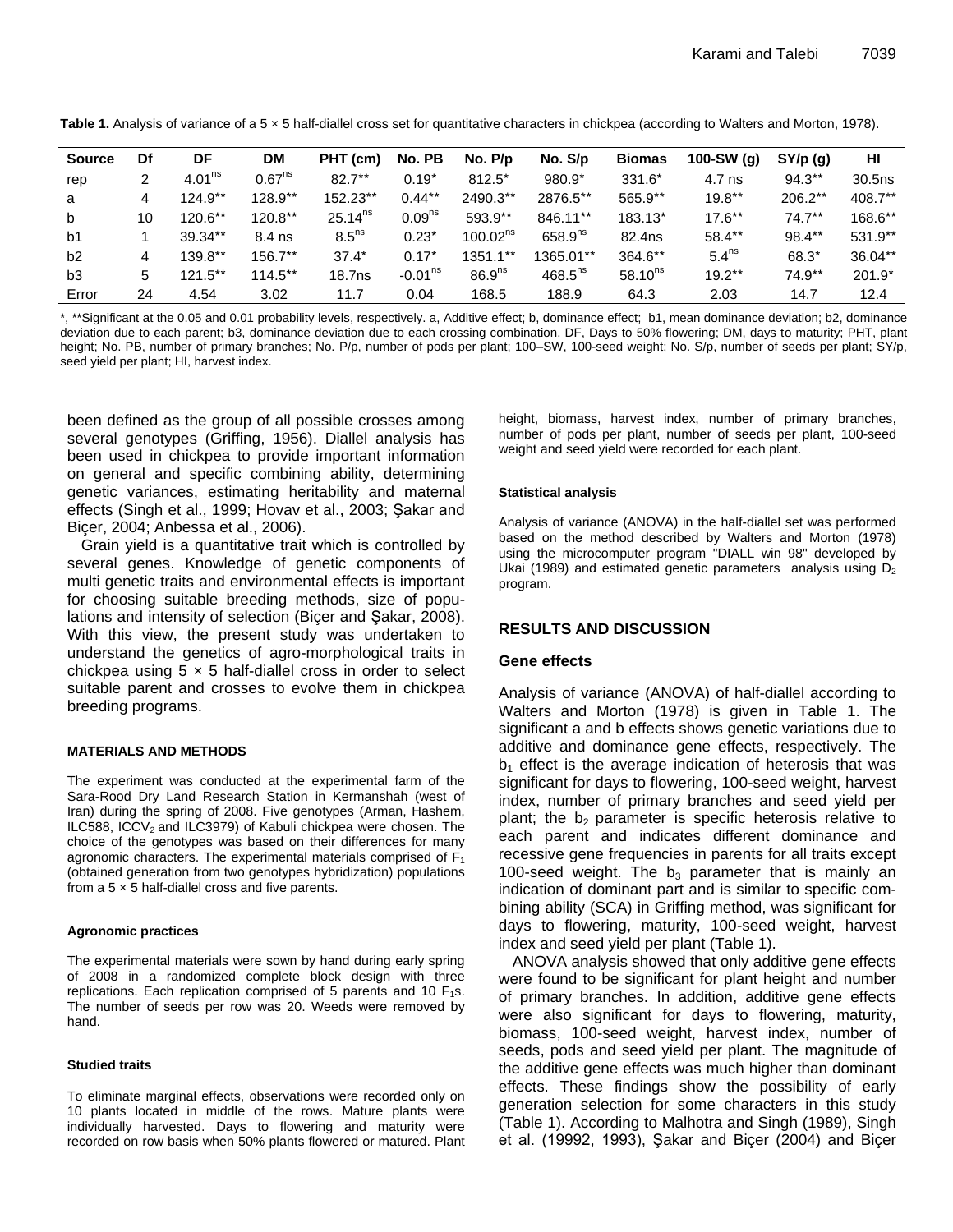| Parameter                       | DF                            | <b>DM</b>                     | PHT(cm)                       | No. PB                        | No. P/p                       | No. S/p                         | <b>BIOMAS</b>                 | $100-SW(qr)$                  | SY/p(gr)            | HI                            |
|---------------------------------|-------------------------------|-------------------------------|-------------------------------|-------------------------------|-------------------------------|---------------------------------|-------------------------------|-------------------------------|---------------------|-------------------------------|
| $\mathsf{B}\text{-}1$           | $0.005 \pm 0.14^*$            | $0.29 \pm 0.13^*$             | 1.12 $\pm$ 0.19 <sup>ms</sup> | $0.76 \pm 0.27$ <sup>ns</sup> | $0.30 + 0.29*$                | $0.47 \pm 0.29$ <sup>ns</sup>   | $0.21 \pm 0.23$ *             | $0.69 \pm 0.18$ <sup>ns</sup> | $0.47 \pm 0.25$ ns  | $0.79 \pm 0.1^{\text{ns}}$    |
| $D\pm S.E.(D)$                  | $37.9 \pm 15$ *               | $42.05 \pm 16.9^*$            | $46 + 4.3^*$                  | $0.16 \pm 0.021$ *            | 727.02 ±145.2*                | $849.6 \pm 145$ *               | 148.5±44*                     | 6.08 $\pm 0.89^*$             | $58.03 \pm 10.5^*$  | $131.7 \pm 6.3^*$             |
| $H2\pm S.E.$ (H <sub>2</sub>    | $150.1* + 36.7$               | $1604 \pm 1.5^*$              | $25.3 \pm 10.6^*$             | $0.11 \pm 0.052$ *            | 1147.6± 255.7*                | $1218.9 \pm 354.7^*$            | $325.2 \pm 108$ *             | $2.2*+7.4$                    | $78.5 + 25.6*$      | 69.12 $±15.4*$                |
| $F\pm S.E.$ (F))                | $54 \pm 37.4$ <sup>ns</sup>   | $67.5 \pm 42.3$ <sup>ns</sup> | $30.8 \pm 10.8^*$             | $0.16 \pm 0.054*$             | $959.6 \pm 362.7^*$           | $929.03 + 261.8$ <sup>*</sup>   | $213.5 \pm 110^{ns}$          | $-1.3 \pm 2.25$ <sup>ns</sup> | 40.7 $\pm 26.12$ ns | 19.6 $\pm$ 15.7 <sup>ns</sup> |
| $h2 \pm S.E.(h2)$               | $12.8 \pm 24.8$ <sup>ns</sup> | $2.3 \pm 28$ <sup>ns</sup>    | 5.7 $\pm$ 7.2 <sup>ns</sup>   | $0.06 \pm 0.04^{\text{ns}}$   | $5.6 \pm 240.2$ <sup>ns</sup> | $156.2 \pm 239.5$ <sup>ns</sup> | $12.1 \pm 72.6$ <sup>ns</sup> | $14.3 \pm 1.5^*$              | $23.6 \pm 17.3$ ns  | $130.4 \pm 10.4^*$            |
| $E \pm S.E.(E)$                 | $4.5 \pm 6.2$ <sup>ns</sup>   | $3.02 \pm 7^{ns}$             | $11.7 \pm 1.8^*$              | $0.044 \pm 0.009$ *           | $168.5 \pm 59.3^*$            | 188.9 ±59.13*                   | $64.5 \pm 18^*$               | $1.85 \pm 0.37$ *             | $14.7 \pm 4.2^*$    | $12.4 \pm 2.6^*$              |
| (H1/D)1/2                       | 2.23                          | 2.19                          | 0.88                          | 1.011                         | 1.47                          | 1.39                            | 1.7                           | 1.24                          | 1.32                | 0.77                          |
| H <sub>2</sub> /4H <sub>1</sub> | 0.199                         | 0.19                          | 0.18                          | 0.174                         | 0.182                         | 0.183                           | 0.19                          | 0.198                         | 0.195               | 0.22                          |
| KD/KR                           | 1.93                          | 2.16                          | 2.2                           | 2.9                           | 2.62                          | 2.3                             | 2.43                          | 0.85                          | 1.72                | 1.22                          |
| K                               | 0.1                           | 0.015                         | 0.2                           | 0.5                           | 0.0048                        | 0.1                             | 0.037                         | 1.9                           | 0.3                 | 1.9                           |
| $R(Yr, Wr+Vr)$                  | $-0.73$                       | $-0.41$                       | 0.76                          | $-0.25$                       | 0.00                          | $-0.32$                         | $-0.34$                       | $-0.75$                       | $-0.75$             | $-0.97$                       |
| h2NS                            | 0.21                          | 0.19                          | 0.42                          | 0.26                          | 0.18                          | 0.27                            | 0.15                          | 0.56                          | 0.37                | 0.67                          |
| h <sub>2</sub> BS               | 0.91                          | 0.94                          | 0.62                          | 0.55                          | 0.70                          | 0.72                            | 0.62                          | 0.78                          | 0.73                | 0.86                          |

**Table 2.** Genetic parameters of quantitative traits in chickpea.

\*, \*\*Significant at the 0.05 and 0.01 probability levels, respectively. DF, Days to 50% flowering; DM, days to maturity; PHT, plant height; No. PB, number of primary branches; No. P/p, number of pods per plant; 100–SW, 100-seed weight; No. S/p, number of seeds per plant; SY/p, seed yield per plant; HI, harvest index.

and Şakar (2008), plant height, days to maturity and 100-seed weight could be selected by breeders in early generations but it is not possible for days to flowering, number of pods and seeds per plant. Days to flowering and maturity are very important traits for drought escape in terminal drought environments (Toker et al., 2007). These charac-ters cannot be used in early generation selection because they are regulated by additive and dominance gene actions. Bicer and Sakar (2008) reported similar findings for days to maturity. Breeding for plant height is very important for machinery harvesting and chickpea cultivation development in the world. Fortunately, because of the essential role of additive gene effects in plant height heritability, it seems early generation selection is effective (Table 1). Malhotra and Singh (1989), Singh et al. (1992, 1993), Şakar and Biçer (2004) and Biçer and Şakar (2008) reported similar findings for plant height but biomass was controlled by additive and dominance gene effects, however the additive

component had higher value. Additive gene effects contributed to the variation in number of primary branches (Table 1); indicating that genetic gain in selection for this trait could be possible. Both additive and dominance gene effects were significant for 100-seed weight, harvest index, seeds and seed yield per plant.

However, additive gene effects were higher than dominance gene effects. According to Singh et al. (1982), Upadhyaya et al. (2006), Dhaiwal and Gill (1973), Şakar and Biçer (2004) and Biçer and Şakar (2008) both additive and dominance gene effects play role in the heritance of 100-seed weight, harvest index, number of seeds and seed yield per plant but number of pods and seeds per plant play a role only in additive gene effects.

#### **Genetic parameters estimated**

Estimates of genetic components were calculated for each trait using  $D_2$  program. These results are

based on Hayman's (1954) method of deviation of regression coefficient from one (slope) and are given in Table 2. Significant values were observed for days to flowering, maturity, biomass and number of pods per plant (Table 2). The other method was based on Hayman's (1954) method of analysis of variance for Wr–Vr values. The Wr– shown here) was significant for days to flowering and maturity, demonstrating additive-dominance model inadequacy. Hence, in addition to additive and dominance gene effects, epistasis gene effects were effective for controlling days to flowering and maturity. These epistatic effects can cause bias in the estimates of the additive and dominance components. For other characters, additive-dominance model appears to be adequate. This result shows that breeding for most important traits in chickpea could be simplified because of the absence of epistatic effects in the control of these traits. Similar results have been published by different researchers (Kidambi, 1988; Malhotra and Singh, 1989; Singh et al.,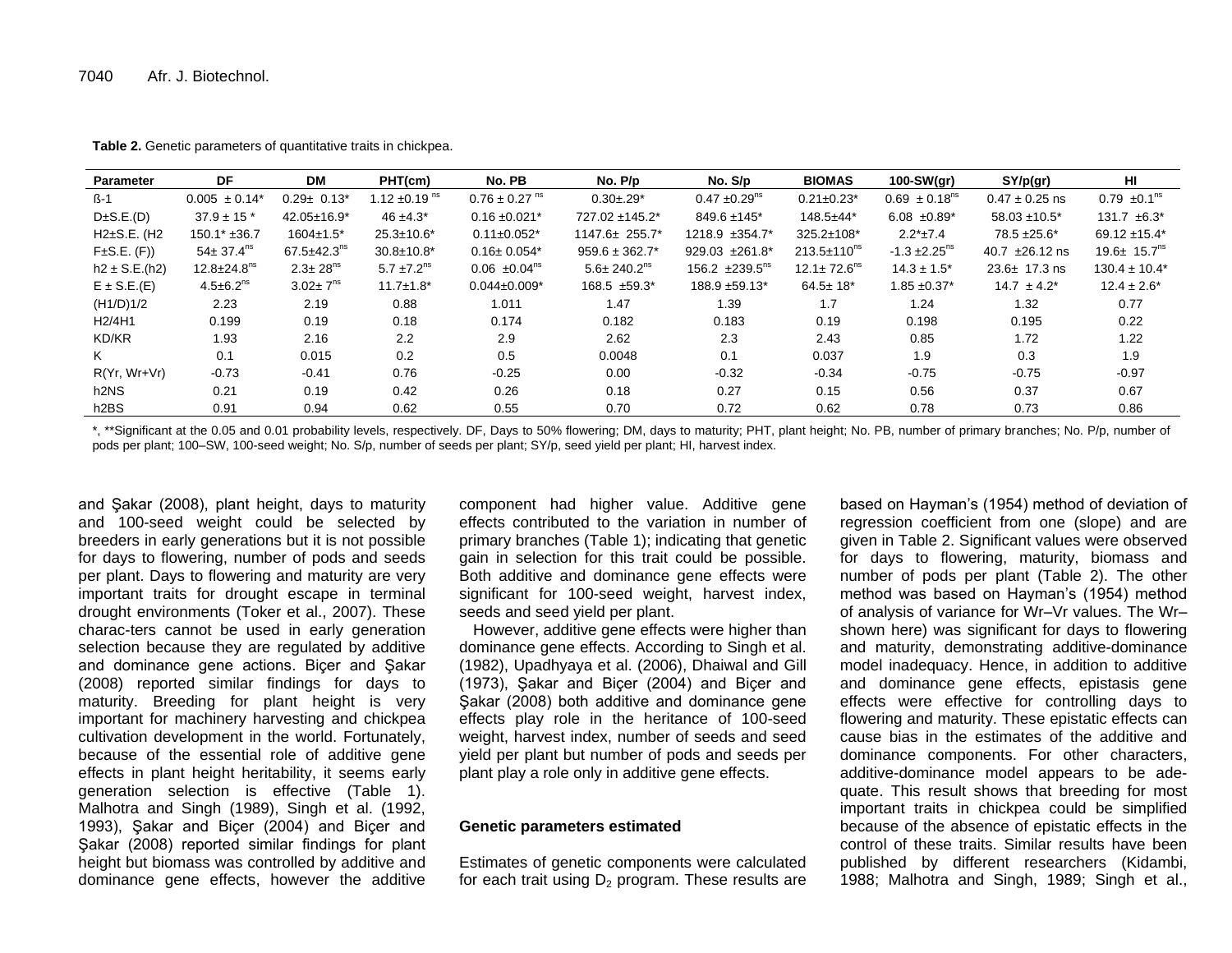1992; Anbessa et al., 2006)*.* Analysis of variance Wr+Vr value was significant for days to flowering, maturity and harvest index (not shown here). These results show the presence of dominance gene effects for these traits. Additive variance was significant for all characters in this assay. According to Zafar and Abdullah (1971), Singh et al. (1992) and Biçer and Şakar (2008) reports, both additive and dominance variance are the main components for most agronomic characters such as days to flowering, maturity, plant height, basal pod height, number of branches, pods and seeds per plant, seed yield, 100-seed weight and seed size.

Environmental variance was found to be significant for all traits except for days to flowering and maturity that indicated high level of environmental pressure. The average degree of dominance (H1/D)<sup>1/2</sup> for all characters, except for plant height and harvest index was higher than unity, indicating over dominance for most traits studied in this research. However, the degree of dominance value for plant height and harvest index was less than unity, indicating the presence of partial dominance for these traits. Biçer and Şakar (2008) reported occurrence of partial dominance for most characters but Muhelbauer and Singh (1987) reported that number of branches, pods and seeds per plant show over dominance.

Dhaiwal and Gill (1973) reported that number of pods per plant and grain yield exhibited positive over dominance but 100-seed weight showed no dominance effect. The proportion of positive and negative genes (H2/4H1) was unequal, showing different distribution of genes among parents. The (H2/4H1) component ranged from 0.17 for numbers of primary branches to 0.23 for harvest index, indicating that negative genes are more frequent. Proportion of dominant and recessive genes in the parents (KD/KR) indicated that parents carry more dominant than recessive genes for most characters but 100-seed weight (KD/KR) value was lower than the one showed by parents that carry more recessive than dominant genes for this trait (Table 2). Greater ratio of dominant to recessive genes (KD/KR) with positive value (F) indicates that dominant genes except for 100-seed weight are more numerous for most studied traits (Table 2). Days to flowering and maturity were controlled by at least one group of genes  $(k = 0.1)$ . Kumar and Van Rheenen (2000), Or et al. (1999) and Cho et al. (2002) reported that days to flowering was determined by one major gene, but Biçer and Şakar (2008) and Anbessa et al. (2006) reported that days to flowering was governed by three and two major genes, respectively. 100-seed weight and harvest index were controlled by at least two genes (K=1.9, 1.5, 1.9), respectively (Table 2).

These finding are in agreement with results of Biçer and Şakar (2008) and Upadhaya et al. (2006). Other characters studied in this research were controlled by at least one group of gene (Table 2). The sign of correlation coefficient (R) between averages of joint parent for each row (Yr) and (Wr+Vr) value indicated dominance direction

(Table 2). The coefficient of correlation between (Yr) and (Wr+Vr) was negative and high, for days to flowering, maturity, biomass, 100-seed weight, harvest index, number of primary branches, seeds and seed yield per plant. Hence, for these traits, amplifier alleles were dominance but as for plant height and number of pods, with positive and high (R), reducer alleles were dominant. These results correspond to previous findings in this research. The highest and lowest narrow-sense heritability was obtained for harvest index (0.67) and biomass (015), respectively. The narrow-sense heritability was relatively high for plant height (42%), 100-seed weight (56%), seed yield per plant (37%) and harvest index (67%), indicating that great genetic gain could be achieved for these traits in chickpea breeding. Biçer and Şakar (2008) reported higher values of narrow-sense heritability for 100-seed weight (96%), days to flowering (84%), seeds (78%) and pods per plant (74%).

The narrow - sense heritability was low for days to flowering (20%) and maturity (19%), these results must be considered by breeders who want to create drought tolerance lines with early maturity in chickpea. The broadsense heritability was found to be more than narrowsense heritability for all traits, ranging from 55 to 94% (Table 2). This indicate that both additive and non additive components of genetic variances are involved in governing the inheritance of almost all the quantitative traits in chickpea, as dominance component appeared to be high in magnitude. Tambal et al. (2000) reported that broad-sense heritability ranged from 11 to 87% and seed yield and plant height had the lowest heritability values. Hence, early generation selection could not be used for most characters in chickpea. However, Joshi et al. (2004) reported that both additive (fixable) and non-additive (non-fixable) components of genetic variances are involved in governing the inheritance of all quantitative and qualitative traits in wheat

#### **REFERENCES**

- Anbessa Y, Warkentin T, Vandenberg A, Ball R (2006). Inheritance of time to flowering in chickpea in short-season temperate environ. J. Hered. 97:55-61.
- Biçer BT, Şakar D (2008). Heritability and gene effects for yield and yield components in chickpea. Hereditas, 145:220-224.
- Cho S, Kumar J, Shultz JL, Anupama K, Tefera F, Muehlbauer FJ (2002). Mapping genes for double podding and other morphological traits in chickpea. Euphytica 128:285-292.
- Dhaiwal HS, Gill AS (1973) .Studies of heterosis, combining ability and inheritance of yield and yield components in a diallel cross of Bengal gram (*Cicer arietinum L.*). Theor. Appl. Genet. 43:381-386.
- Griffings B (1956). Concept of general and specific combining ability in relation to diallel crossing systems. Aust. J. Biol. Sci. 9:463-493.
- Hayman BI (1954) The Analysis of variance of diallel tables. Biometrics, 10:235-244.
- Hovav R, Upadhyaya KC, Beharav A, Abbo S (2003). Major flowering time gene and polygene effects on chickpea seed weight. Plant Breed. 122:539-541.
- Joshi SK, Sharma SN, Singhania DL (2004). Combining ability in the  $F_1$ and F<sup>2</sup> generations of diallel crosses in hexaploid wheat (*Triticum aestivum L. em. Thell*). Hereditas, 141:115-121.